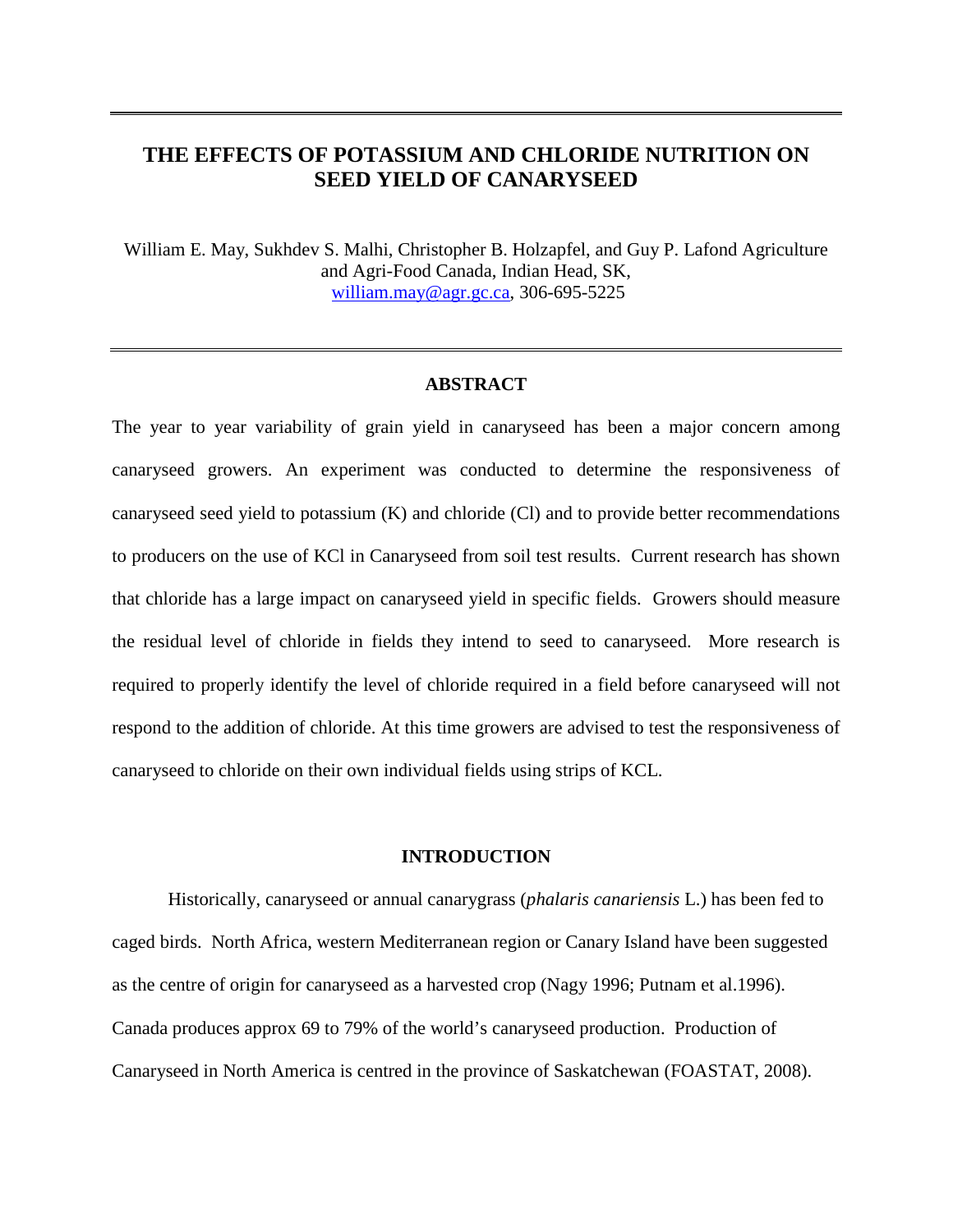Canaryseed was first tested as a grain crop in 1906 at Indian Head, SK (MacKay 1907). In Canada, the recording of canaryseed acres began in 1981 with 23,000 ha being seeded and seeded acreage has ranged from 95,000 to 350,000 over the last 20 years, with 89 to 98% of this production occurring in Saskatchewan (Saskatchewan Ministry of Agriculture 2008).

Canaryseed growers identified spatial and temporal variability in seed yield as their greatest concern in an informal survey in 1997. A limited amount of research has been conducted on the effect of various agronomic practices including, seeding date, seeding rate, insect, disease and weed control, and fertility on canaryseed yield. Initially, fertility recommendations for canaryseed in Saskatchewan were based on the recommendations for spring wheat (Slinkard et al. 1991). Holt (1988) found that over a six year period at Indian Head, grain yield response was maximized between 50 and 75 kg Nitrogen ha<sup>-1</sup>. Very little information has been published on the requirements of Canaryseed for potassium (K) and chloride (Cl). Putnam et al.(1996) published K recommendations for canaryseed in North Dakota. Canaryseed growers observed increased seed yield of with the application of KCl. An experiment was conducted to determine the responsiveness of canaryseed seed yield to K and Cl and to provide better recommendations to producers on the use of KCl in Canaryseed based on soil test results.

#### **MATERIALS AND METHODS**

One field experiment was conducted at the following sites in Saskatchewan, Indian Head, Carry The Kettle (2 sites), Regina plain, and Stewart Valley from 2007 to 2009. The soil series were Indian Head heavy clay at Indian Head, Oxbow loam and alluvium at Carry The Kettle, Regina heavy clay at Regina, and Sceptre heavy clay at Stewart Valley.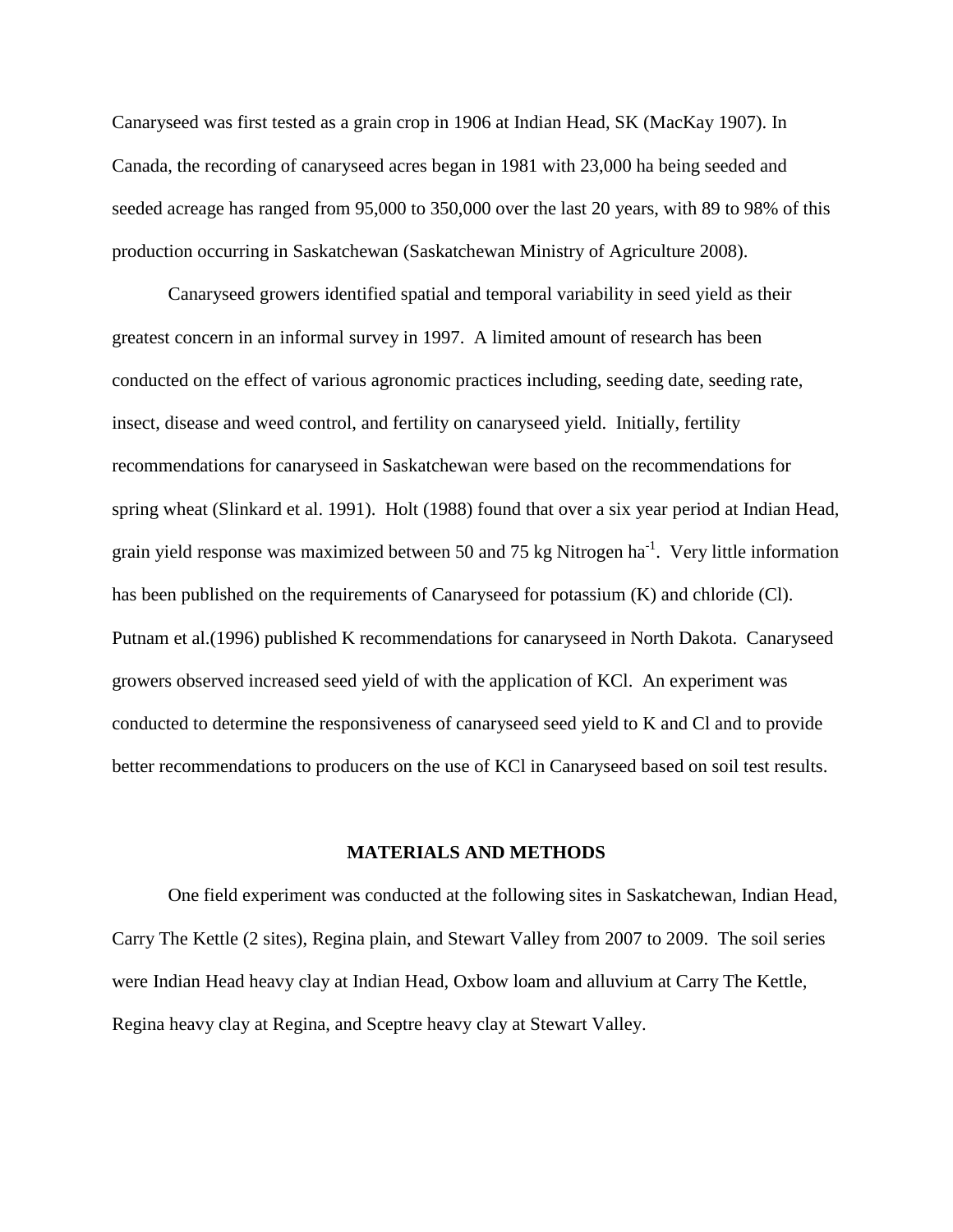The experiment was a randomized complete block design involving ten treatments and four replications. The treatments consisted of three rates of K, 10, 20 and 30 kg K ha<sup>-1</sup> and three rates of Cl, 9.1, 18.2 and 27.3 kg Cl ha<sup>-1</sup> (Table 1). The forms of fertilizer used were, KCl,  $K<sub>2</sub>SO<sub>4</sub>$  and CaCl<sub>2</sub>. A treatment with no K or Cl was also included. A Blanket application of fertilizers was applied to all plots at a rate of 100 kg of 46-0-0 (urea), 50 kg of 11-51-0 (mono ammonium phosphate) and 50 kg of 21-0-0-24 (ammonium sulphate)  $ha^{-1}$ .

The cultivar CDC Togo with a seeding rate was  $35 \text{ kg ha}^{-1}$  was used at all locations. The row width was 30.5 cm (12 inches) at Indian Head, Carry The Kettle and Regina; and 25.4 cm (10 inches) at Stewart Valley. The plot size was 10.7 x 4.0 m (35 x 13 feet) at Indian Head, Carry The Kettle and Regina; and 9.1 x 4.3 m (30 x 14 feet) at Stewart Valley*.* The plots were managed using a no-till production system. Glyphosate was applied before seeding and all incrop broadleaf herbicide applications were determined separately for each location according to weed species and density.

| Table 1. The form and rate of potassium and chloride used for each treatment |                   |                              |                       |                       |                       |                       |  |  |  |  |  |  |
|------------------------------------------------------------------------------|-------------------|------------------------------|-----------------------|-----------------------|-----------------------|-----------------------|--|--|--|--|--|--|
|                                                                              | Form              | Potassium                    | Chloride              | <b>KCL</b>            | $K_2SO_4$ rate        | $CaCl2$ rate          |  |  |  |  |  |  |
| Treatment                                                                    |                   |                              |                       |                       |                       |                       |  |  |  |  |  |  |
|                                                                              |                   |                              |                       | $0 - 0 - 60 - 0$      | $0 - 0 - 51 - 17$     | (94%)                 |  |  |  |  |  |  |
|                                                                              |                   |                              |                       | $(K_2O)$              | $(K_2O)$              |                       |  |  |  |  |  |  |
|                                                                              |                   | $\text{kg}$ ha <sup>-1</sup> | $kg$ ha <sup>-1</sup> | $kg$ ha <sup>-1</sup> | $kg$ ha <sup>-1</sup> | $kg$ ha <sup>-1</sup> |  |  |  |  |  |  |
|                                                                              | none              | $\Omega$                     | 0.0                   |                       |                       |                       |  |  |  |  |  |  |
| $\overline{2}$                                                               | KCl               | 10                           | 9.1                   | 20.0                  |                       |                       |  |  |  |  |  |  |
| 3                                                                            | <b>KCl</b>        | 20                           | 18.2                  | 40.0                  |                       |                       |  |  |  |  |  |  |
| $\overline{4}$                                                               | KCl               | 30                           | 27.3                  | 60.0                  |                       |                       |  |  |  |  |  |  |
| 5                                                                            | $K_2SO_4$         | 10                           |                       |                       | 23.5                  |                       |  |  |  |  |  |  |
| 6                                                                            | $K_2SO_4$         | 20                           |                       |                       | 47.1                  |                       |  |  |  |  |  |  |
| 7                                                                            | $K_2SO_4$         | 30                           |                       |                       | 70.6                  |                       |  |  |  |  |  |  |
| 8                                                                            | CaCl <sub>2</sub> |                              | 9.1                   |                       |                       | 15.1                  |  |  |  |  |  |  |
| 9                                                                            | CaCl <sub>2</sub> |                              | 18.2                  |                       |                       | 30.2                  |  |  |  |  |  |  |
| 10                                                                           | CaCl <sub>2</sub> |                              | 27.3                  |                       |                       | 45.3                  |  |  |  |  |  |  |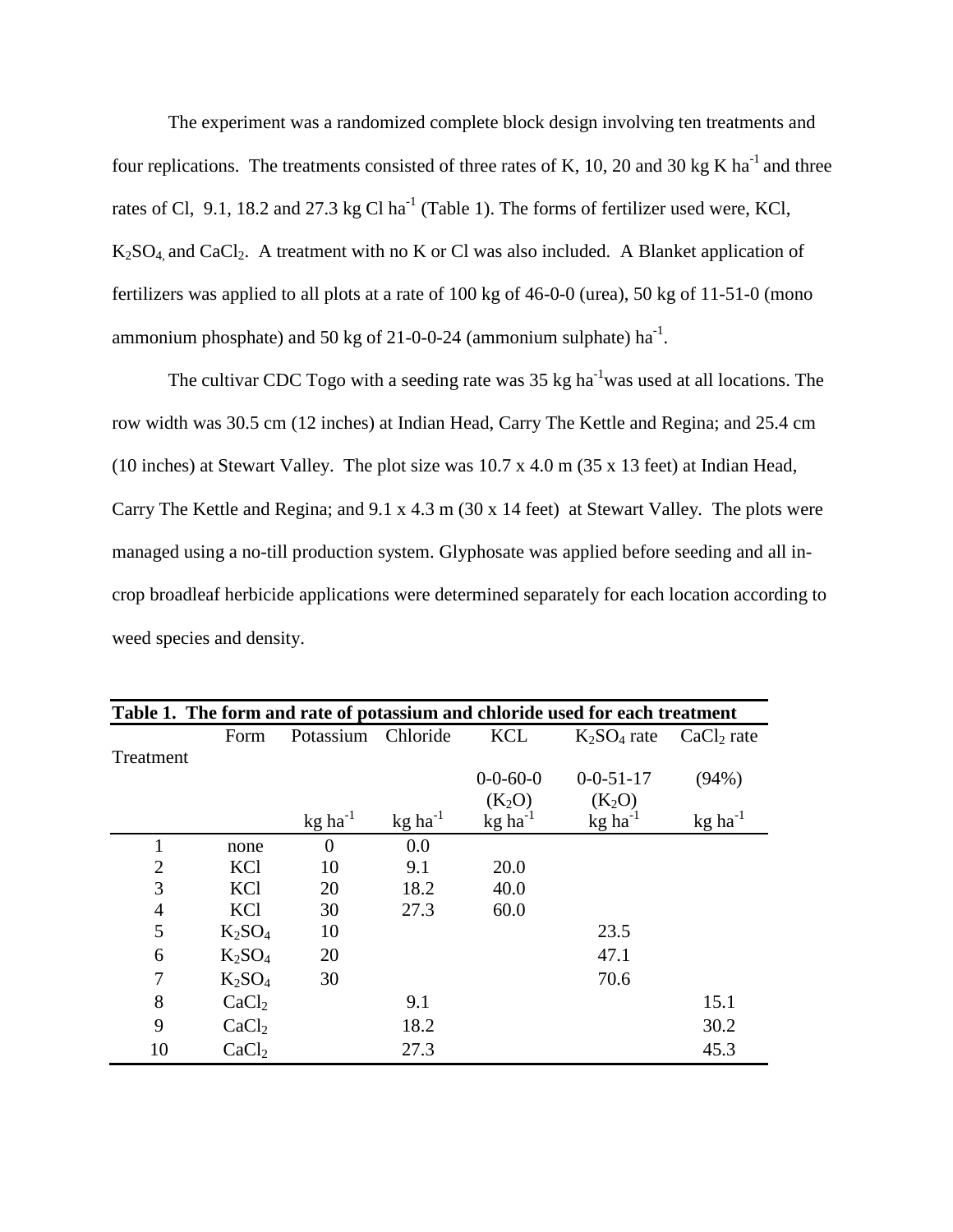### **Data Collection**

Soil test were carried out at each site for N, P, K S and Cl. Plant density was determined 3 to 5 wk after seeding and canaryseed heads were counted after head emergence. Both plants and heads were measured in two 1-m sections of crop row within each plot. Physiological maturity was reached when kernel moisture was approximately 30 to 35%. Lodging was rated in each plot at physiological maturity using a 1 to 10 scale  $(1 = \text{standing}, 10 = \text{completely loaded}).$ Grain yield was expressed on a clean grain basis using 13% kernel moisture. Kernel weight, expressed per 1000 seeds (g), was calculated by weighing 200 kernels in 1998 and 1999, and between 700 and 1000 kernels in 2000 and 2001. Kernel head<sup>-1</sup> was calculated using heads  $m^2$ , grain yield and kernel weight. Kernel m<sup>-2</sup> was calculated using grain yield and kernel weight. Test weight was measured as specified by the Canadian Grain Commission's Official Grain Grading Guide (2006).

#### **Statistical Analysis**

Individual sites were analyzed using the GLM procedure in SAS (1999).

#### **RESULTS AND DISCUSSION**

In 2007 the yields were on the low side due to temperature and moisture stress during seed development (Table 2). At 3 of the 5 locations, which included both Carry The Kettle and Regina a strong yield response occurred when chloride was applied. The yield components most affected were seeds  $m^{-2}$  and seeds head<sup>-1</sup> (Table 3). This means that the addition of chloride prevented seed abortion from occurring or facilitated grain filling. Grain yield was not affected by chloride or potassium applications at Stewart Valley in 2007. In 2008, both locations near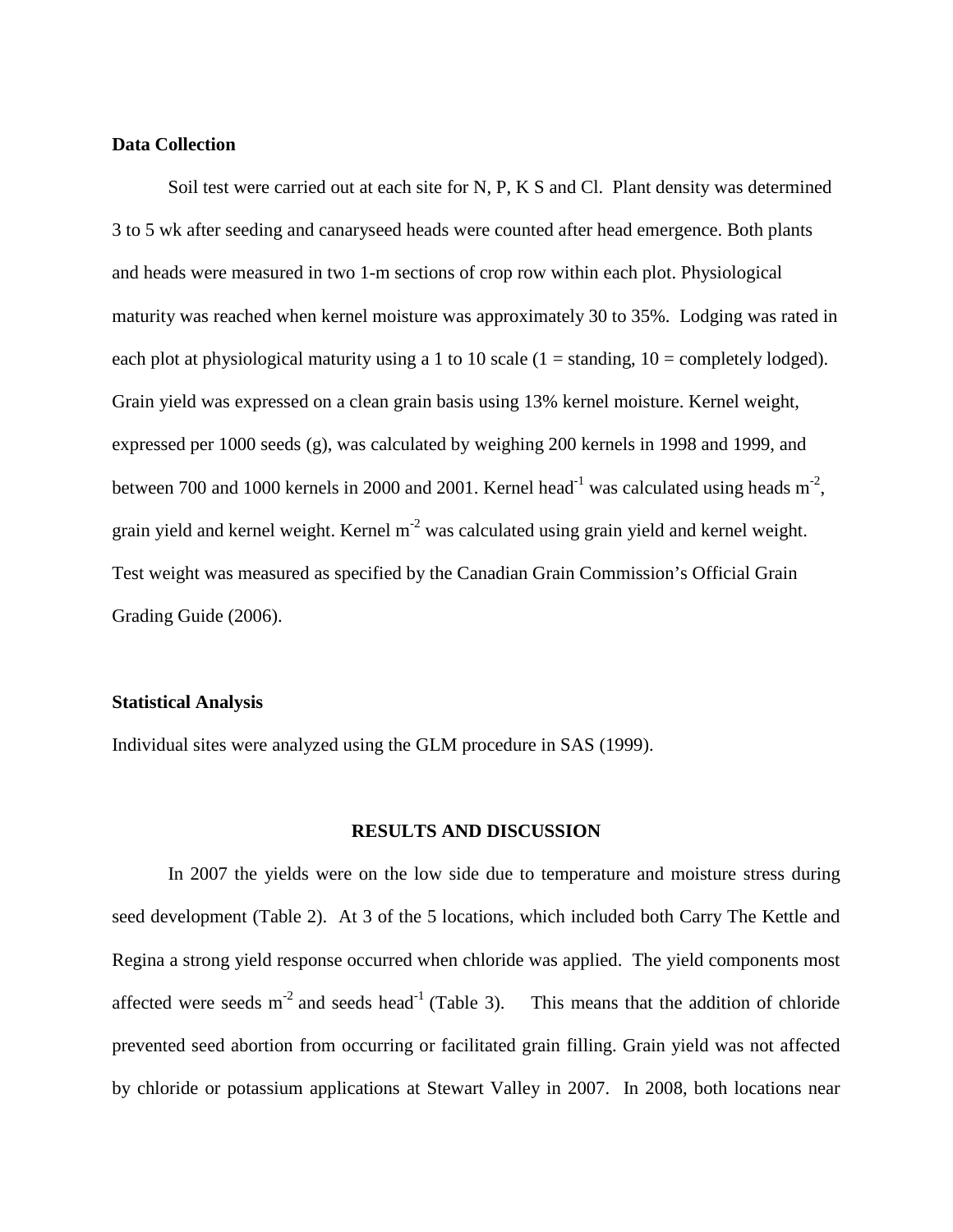Carry The Kettle showed a chloride response which followed a similar pattern seen in 2007. One important difference is that the yield response at the one of Carry The Kettle sites occurred when yield conditions were quite good, 1300 to 2100 lb acre<sup>-1</sup> (Table 2). There was no response at the other locations to K or Cl in 2008. In 2009, again both sites at Carry The Kettle showed a chloride response while at Stewart Valley a weak responses were observed (Table 2).

The response to chloride occurred when canaryseed was under stress and under high yielding conditions. No response has been observed to K even in fields that were low to moderate in K. These results indicate that Canaryseed growers need to measure chloride when doing soil tests. At this time we do not know what level of chloride is required before a response will occur. Therefore, growers are advised to test the responsiveness of canaryseed to chloride on their own individual fields using strips of KCL.

#### **ACKNOWLEDGEMENTS**

This research was funded by the Canaryseed Development Commission of Saskatchewan, Indian Head Agricultural Research Foundation, Agriculture and Agri-Food Canada, Saskatchewan Agriculture and Food, International Plant Nutrition Institute, and Agrium. The technical support of Orla Willoughby, and Randy Shiplack at the Indian Head Research Farm, Darwin Leach at the Melfort Research Farm and Bryan Nybo and Don Sluth from the Wheatland Conservation Association was appreciated.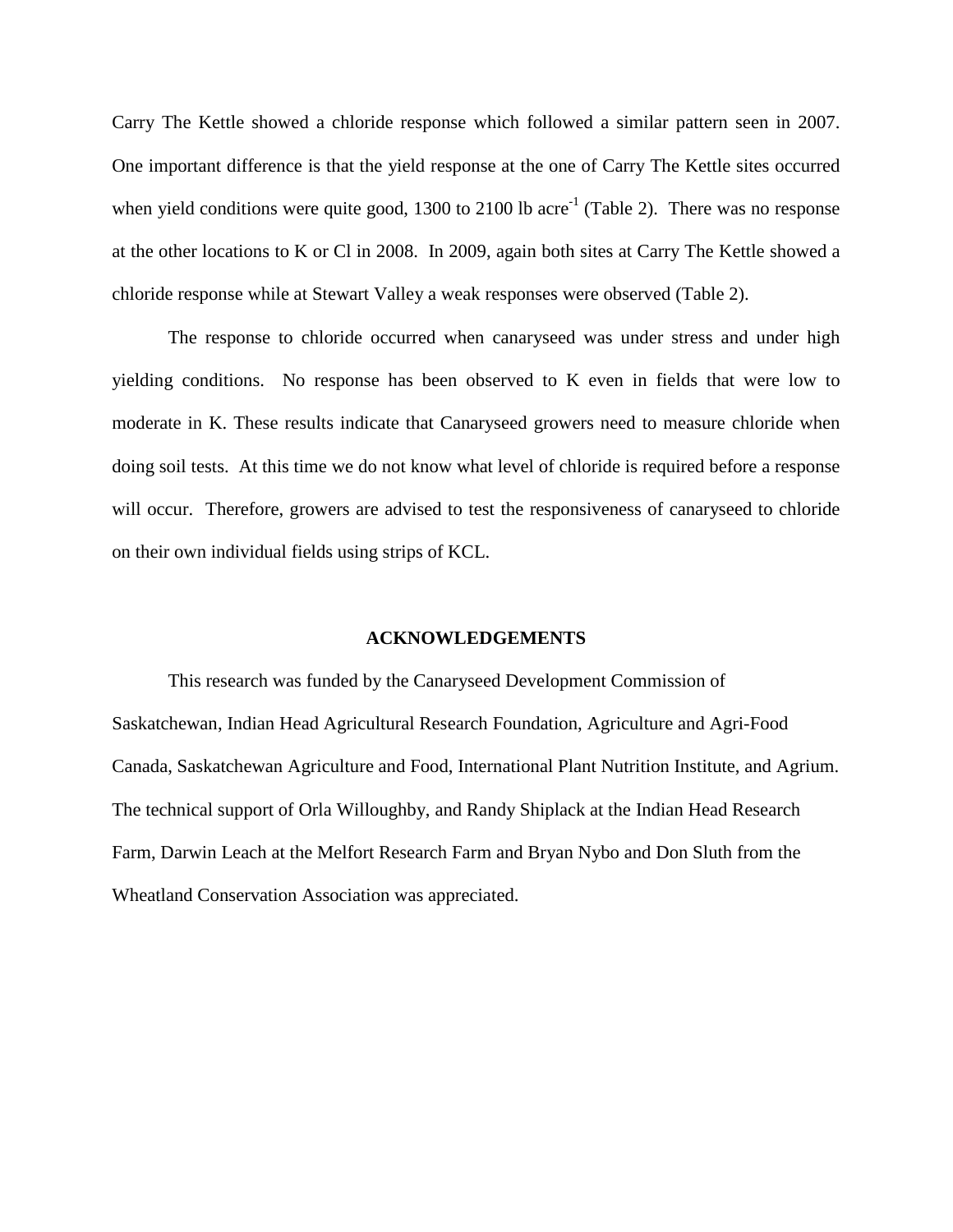# **REFERENCES**

**Canadian Grain Commission. 2006.** Official Grain Grading Guide, 7.1-7.24 [Online] Available[:http://www.grainscanada.gc.ca/oggg-gocg/ggg-gcg-eng.htm](http://www.grainscanada.gc.ca/Pubs/GGG/ggg-e.htm) [23 October 2009].

**FOASTAT, 2008.** Food And Agriculture Organization Of The United Nations. [http://faostat.fao.org](http://faostat.fao.org/)

**Holt, N. W. 1988.** Effect of nitrogen fertilizer on the agronomic performance and seed quality of annual canarygrass. Can. J. Plant Sci. **68**(1):41-45.

**MacKay, A. 1907.** Experimental farm for Saskatchewan. Pages 338-375 in M. o. Agriculture, ed. Government of Canada, Ottawa.

**Nagy, L. 1996.** What is the value of canary grass (Phalaris canariensis L.)? Acta Agronomica Hungarica **44**(2):197-209.

Putnam, D. H., Miller, P. R. and Hucl, P. 1996. Potential for production and utilization of annual canarygrass. Cereal Foods World **41**(2):74-83.

**SAS Institute, Inc. 1999.** SAS OnlineDoc®, Version 8. Statistical Analysis Systems Institute, Inc., Cary, NC. 1176 pp.

**Saskatchewan Ministry of Agriculture 2008.** Agricultural Statistics. [www.agr.gov.sk.ca/apps/agriculture\\_statistics](http://www.agr.gov.sk.ca/apps/agriculture_statistics)

**Slinkard, A. E., Holm, F. A. and Belisle, D. A. 1991.** Canaryseed production in Saskatchewan - March, 1991: Farm facts. Saskatchewan Agriculture and Food, Regina. 2 pp.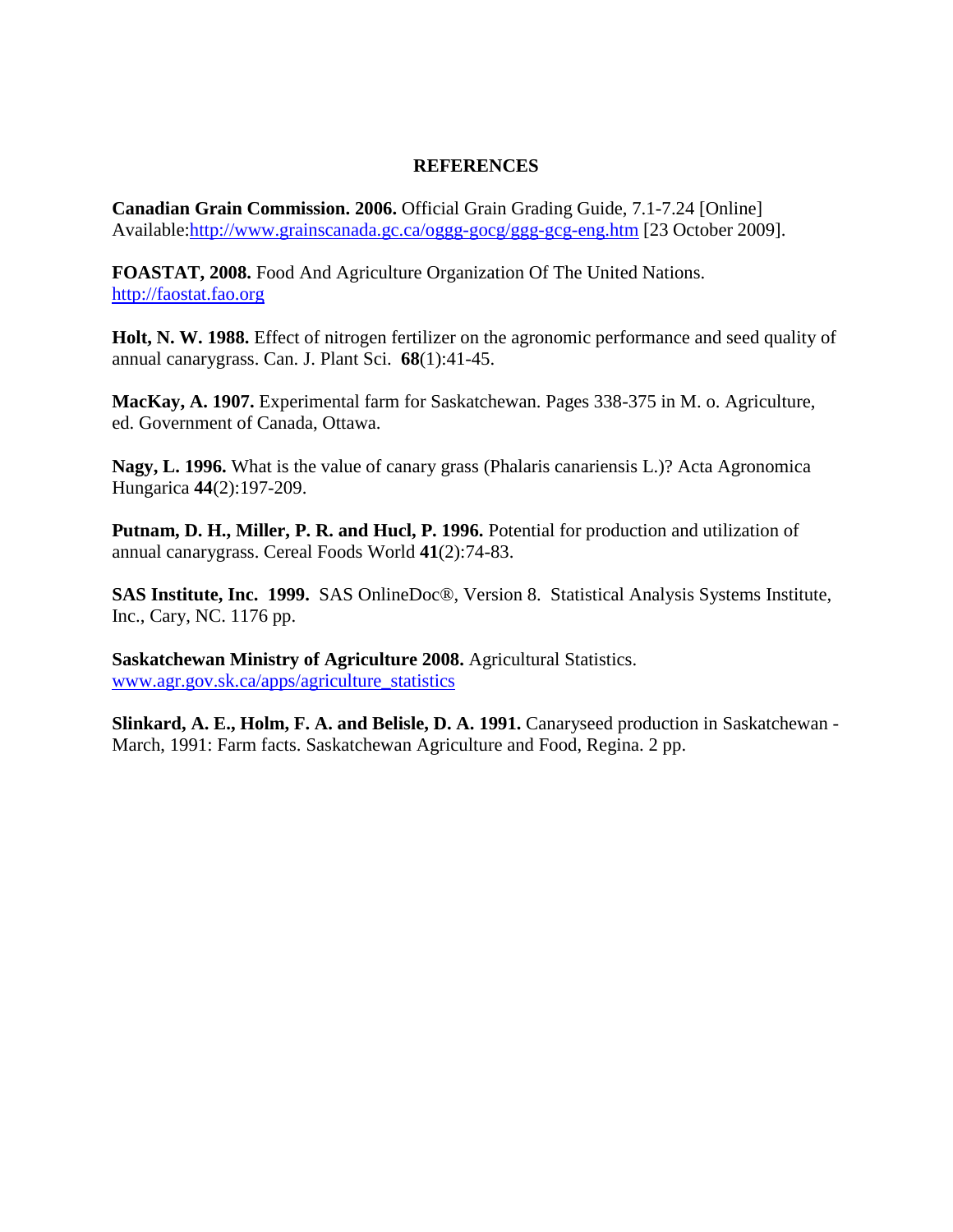| Form                           | $\bf K$     | Cl        |             |      |                      |                                   |           |     |                      |                |                                   |           |                      |            |               |              |  |
|--------------------------------|-------------|-----------|-------------|------|----------------------|-----------------------------------|-----------|-----|----------------------|----------------|-----------------------------------|-----------|----------------------|------------|---------------|--------------|--|
|                                |             |           | Grain Yield |      |                      |                                   |           |     |                      |                |                                   |           |                      |            |               |              |  |
|                                |             |           |             | 2007 |                      |                                   |           |     | 2008                 |                |                                   | 2009      |                      |            |               |              |  |
|                                |             |           |             |      |                      | <b>Stewart Carry Carry Regina</b> |           |     |                      |                | Indian Carry Carry Regina Stewart | Indian    | <b>Stewart Carry</b> |            |               | Carry Regina |  |
|                                |             |           | Valley      | The  | The                  |                                   | Head      | The | <b>The</b>           |                | Valley                            | Head      | Valley               | <b>The</b> | The           |              |  |
|                                |             |           |             |      | <b>Kettle Kettle</b> |                                   |           |     | <b>Kettle Kettle</b> |                |                                   |           |                      |            | Kettle Kettle |              |  |
|                                | kg          | kg        |             |      |                      |                                   |           |     |                      | Ib $\arccos 1$ |                                   |           |                      |            |               |              |  |
|                                | ha          | $ha^{-1}$ |             |      |                      |                                   |           |     |                      |                |                                   |           |                      |            |               |              |  |
| none                           | $\mathbf 0$ | 0.0       | 750         | 8    | 183                  | 715                               | 1576      | 23  | 1365                 | 1308           | 1055                              | 2182      | 637                  | 206        | 1577          | 1184         |  |
| <b>KCI</b>                     | 10          | 9.1       | 820         | 110  | 578                  | 848                               | 1537      | 375 | 2086                 | 1296           | 1018                              | 2117      | 844                  | 965        | 1611          | 1242         |  |
| <b>KCI</b>                     | 20          | 18.2      | 774         | 57   | 655                  | 707                               | 1587      | 345 | 1678                 | 1238           | 936                               | 2253      | 833                  | 1028       | 1677          | 1174         |  |
| KCI                            | 30          | 27.3      | 819         | 78   | 645                  | 926                               | 1579      | 418 | 1598                 | 1256           | 1010                              | 2200      | 972                  | 1005       | 1661          | 1328         |  |
| K <sub>2</sub> SO <sub>4</sub> | 10          |           | 725         | 14   | 203                  | 651                               | 1533      | 25  | 1396                 | 1163           | 834                               | 2127      | 628                  | 143        | 1520          | 1210         |  |
| K <sub>2</sub> SO <sub>4</sub> | 20          |           | 812         | 16   | 176                  | 670                               | 1593      | 47  | 1517                 | 1167           | 602                               | 2270      | 669                  | 196        | 1612          | 1260         |  |
| K <sub>2</sub> SO <sub>4</sub> | 30          |           | 699         | 6    | 152                  | 661                               | 1522      | 45  | 1171                 | 1153           | 982                               | 2200      | 797                  | 283        | 1469          | 1213         |  |
| CaCl <sub>2</sub>              |             | 9.1       | 832         | 64   | 599                  | 709                               | 1505      | 414 | 2089                 | 1279           | 939                               | 2220      | 888                  | 965        | 1642          | 1228         |  |
| CaCl <sub>2</sub>              |             | 18.2      | 775         | 87   | 652                  | 740                               | 1445      | 460 | 1712                 | 1233           | 1005                              | 2321      | 919                  | 945        | 1658          | 1217         |  |
| CaCl <sub>2</sub>              |             | 27.3      | 822         | 73   | 655                  | 786                               | 1475      | 396 | 2068                 | 1109           | 987                               | 2185      | 850                  | 1011       | 1787          | 1316         |  |
|                                |             |           |             |      |                      |                                   |           |     |                      |                |                                   |           |                      |            |               |              |  |
|                                |             | LSD       | <b>NS</b>   | 63   | 155                  | 120                               | <b>NS</b> | 85  | 481                  | <b>NS</b>      | <b>NS</b>                         | <b>NS</b> | 244                  | 168        | 142           | <b>NS</b>    |  |
|                                |             | <b>CV</b> | 10          | 71   | 24                   | 11.1                              | 7.6       | 23  | 20                   | 7.3            | 20                                | 4.3       | 21                   | 17         | 6             | 11           |  |

**Table 2. The effect of Potassium (K) and Chloride (Cl) nutrition on Canaryseed Yield**